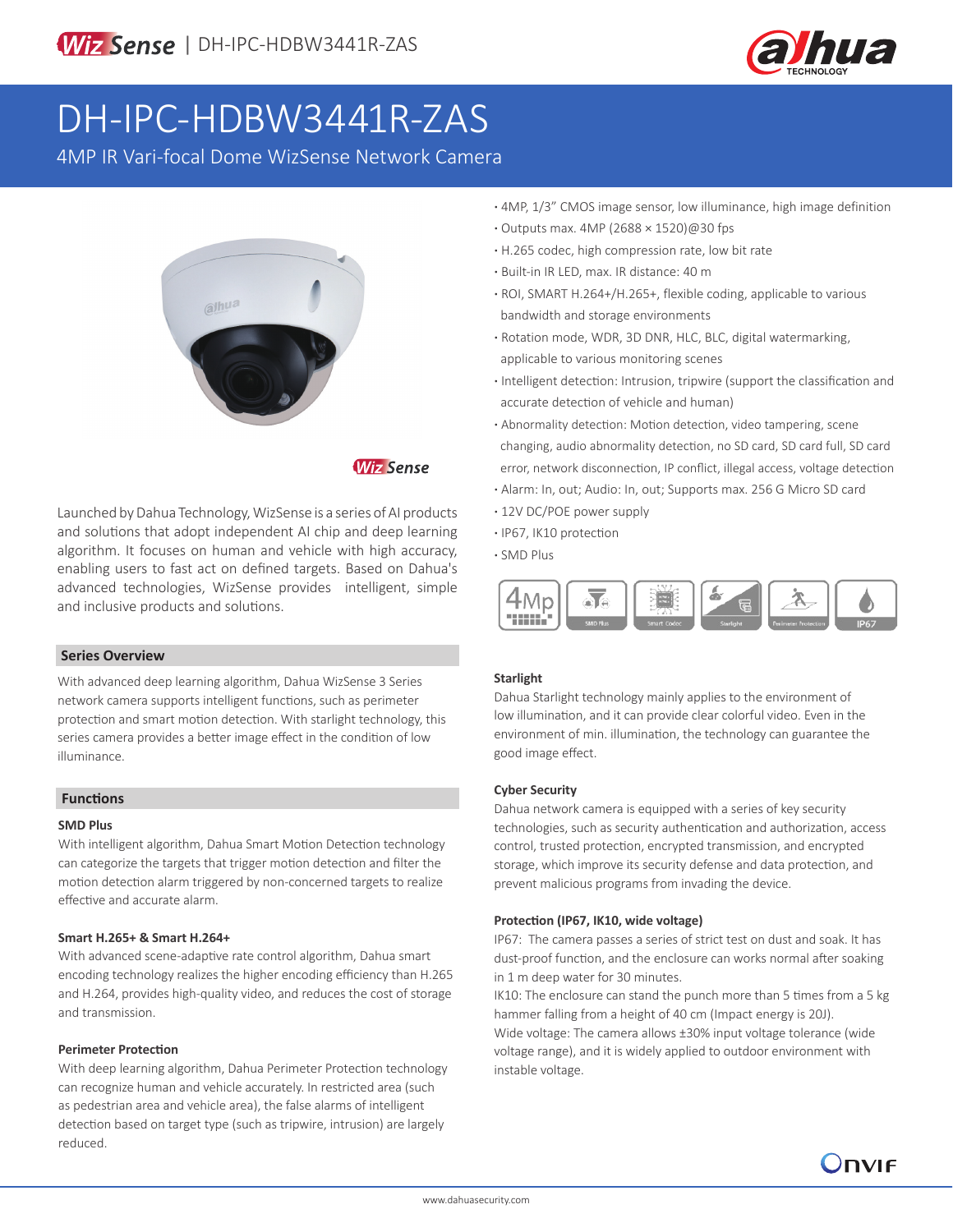# Wiz Sense | DH-IPC-HDBW3441R-ZAS

### **Technical Specification**

| Camera                          |      |                                                                                         |                      |                                |                     |
|---------------------------------|------|-----------------------------------------------------------------------------------------|----------------------|--------------------------------|---------------------|
| Image Sensor                    |      | 1/3"4Megapixel progressive CMOS                                                         |                      |                                |                     |
| Max. Resolution                 |      | 2688 (H) ×1520 (V)                                                                      |                      |                                |                     |
| <b>ROM</b>                      |      | 128 MB                                                                                  |                      |                                |                     |
| <b>RAM</b>                      |      | 512 MB                                                                                  |                      |                                |                     |
| <b>Scanning System</b>          |      | Progressive                                                                             |                      |                                |                     |
| <b>Electronic Shutter Speed</b> |      | Auto/Manual 1/3 s-1/100000 s                                                            |                      |                                |                     |
| Min. Illumination               |      | 0.005 Lux@F1.5 (Color, 30IRE)<br>0.0005 Lux@F1.5 (B/W, 30IRE)<br>0 Lux (Illuminator on) |                      |                                |                     |
| S/N Ratio                       |      | $>$ 56 dB                                                                               |                      |                                |                     |
| <b>Illumination Distance</b>    |      | 40 m (131.23 ft)                                                                        |                      |                                |                     |
| Illuminator On/Off Control      |      | Auto/Manual                                                                             |                      |                                |                     |
| <b>Illuminator Number</b>       |      | 2 (IR LED)                                                                              |                      |                                |                     |
| Pan/Tilt/Rotation Range         |      | Pan: 0°-355°; Tilt: 0°-75°; Rotation: 0°-355°                                           |                      |                                |                     |
| Lens                            |      |                                                                                         |                      |                                |                     |
| Lens Type                       |      | Motorized vari-focal                                                                    |                      |                                |                     |
| Mount Type                      |      | $\phi$ 14                                                                               |                      |                                |                     |
| Focal Length                    |      | 2.7 mm-13.5 mm                                                                          |                      |                                |                     |
| Max. Aperture                   |      | F1.5                                                                                    |                      |                                |                     |
| Field of View                   |      | Horizontal: 104°-27°<br>Vertical: 55° -15°<br>Diagonal: 124°-31°                        |                      |                                |                     |
| Iris Type                       |      | Fixed                                                                                   |                      |                                |                     |
| Close Focus Distance            |      | $0.8$ m (2.6 ft)                                                                        |                      |                                |                     |
|                                 | Lens | Detect                                                                                  | Observe              | Recognize                      | Identify            |
| <b>DORI Distance</b>            | W    | 64.0 m<br>(210.0 ft)                                                                    | 25.6 m<br>(84.0 ft)  | 12.8 <sub>m</sub><br>(42.0 ft) | 6.4 m<br>(21.0 ft)  |
|                                 | T    | 222.0 m<br>(728.3 ft)                                                                   | 88.8 m<br>(291.3 ft) | 44.4 m<br>(145.7 ft)           | 22.2 m<br>(72.8 ft) |
|                                 |      |                                                                                         |                      |                                |                     |

| Professional, Intelligent |  |
|---------------------------|--|
|                           |  |

| <b>Perimeter Protection</b> | Tripwire; intrusion (Recognition of human and vehicle)                                                                                                                              |  |  |
|-----------------------------|-------------------------------------------------------------------------------------------------------------------------------------------------------------------------------------|--|--|
| Intelligent Search          | Work together with Smart NVR to perform refine<br>intelligent search, event extraction and merging to event<br>videos                                                               |  |  |
| Video                       |                                                                                                                                                                                     |  |  |
| Video Compression           | H.265; H.264; H.264H; H.264B; MJPEG(only supported<br>by sub stream)                                                                                                                |  |  |
| Smart Codec                 | Smart H.265+/ Smart H.264+                                                                                                                                                          |  |  |
| Video Frame Rate            | Main stream (2688 × 1520@1-25/30 fps)<br>sub stream (704 × 576@1-25 fps/704 × 480@1-30 fps)<br>third stream (1280 × 720@1-25/30 fps)                                                |  |  |
| <b>Stream Capability</b>    | 3 streams                                                                                                                                                                           |  |  |
| Resolution                  | 4M (2688 × 1520); 3M (2304 × 1296); 1080p (1920 ×<br>1080); 1.3M (1280 × 960); 720p (1280 × 720); D1 (704<br>x 576/704 x 480); VGA (640 x 480); CIF (352 x 288/352<br>$\times$ 240) |  |  |

| <b>Bit Rate Control</b>        | CBR/VBR                                                                                                                                                                                                                                                                                                              |  |
|--------------------------------|----------------------------------------------------------------------------------------------------------------------------------------------------------------------------------------------------------------------------------------------------------------------------------------------------------------------|--|
| Video Bit Rate                 | H.264: 3 Kbps-8192 Kbps<br>H.265: 3 Kbps-8192 Kbps                                                                                                                                                                                                                                                                   |  |
| Day/Night                      | Auto(ICR)/Color/B/W                                                                                                                                                                                                                                                                                                  |  |
| <b>BLC</b>                     | Yes                                                                                                                                                                                                                                                                                                                  |  |
| <b>HLC</b>                     | Yes                                                                                                                                                                                                                                                                                                                  |  |
| <b>WDR</b>                     | 120 dB                                                                                                                                                                                                                                                                                                               |  |
| <b>White Balance</b>           | Auto/natural/street lamp/outdoor/manual/regional<br>custom                                                                                                                                                                                                                                                           |  |
| Gain Control                   | Auto/Manual                                                                                                                                                                                                                                                                                                          |  |
| Noise Reduction                | 3D DNR                                                                                                                                                                                                                                                                                                               |  |
| <b>Motion Detection</b>        | OFF/ON (4 areas, rectangular)                                                                                                                                                                                                                                                                                        |  |
| Region of Interest(RoI)        | Yes (4 areas)                                                                                                                                                                                                                                                                                                        |  |
| <b>Smart Illumination</b>      | Yes                                                                                                                                                                                                                                                                                                                  |  |
| Image Rotation                 | 0°/90°/180°/270° (Support 90°/270° with 1920 × 1080<br>resolution and lower.)                                                                                                                                                                                                                                        |  |
| Mirror                         | Yes                                                                                                                                                                                                                                                                                                                  |  |
| <b>Privacy Masking</b>         | 4 areas                                                                                                                                                                                                                                                                                                              |  |
| Audio                          |                                                                                                                                                                                                                                                                                                                      |  |
| <b>Audio Compression</b>       | G.711a; G.711Mu; G726                                                                                                                                                                                                                                                                                                |  |
| Alarm                          |                                                                                                                                                                                                                                                                                                                      |  |
| Alarm Event                    | No SD card; SD card full; SD card error; less service time<br>of SD card (smart card supports); network disconnection;<br>IP conflict; illegal access; voltage detection; security<br>exception; motion detection; video tampering; scene<br>changing; input abnormal; intensity change; tripwire;<br>intrusion; SMD |  |
| Network                        |                                                                                                                                                                                                                                                                                                                      |  |
| Network                        | RJ-45 (10/100 Base-T)                                                                                                                                                                                                                                                                                                |  |
| SDK and API                    | Yes                                                                                                                                                                                                                                                                                                                  |  |
| Protocol                       | IPv4; IPv6; HTTP; TCP; UDP; ARP; RTP; RTSP; RTCP; RTMP;<br>SMTP; FTP; SFTP; DHCP; DNS; DDNS; QoS; UPnP; NTP;<br>Multicast; ICMP; IGMP; NFS; PPPoE; SNMP                                                                                                                                                              |  |
| <b>Cyber Security</b>          | Video encryption; firmware encryption; configuration<br>encryption; Digest; WSSE; account lockout; security logs;<br>IP/MAC filtering; generation and importing of X.509<br>certification; syslog; HTTPS; 802.1x; trusted boot; trusted<br>execution; trusted upgrade                                                |  |
| Interoperability               | ONVIF(Profile S/Profile G/Profile T);CGI;P2P;Milestone;<br>Genetec                                                                                                                                                                                                                                                   |  |
| Scene Self-adaptation<br>(SSA) | Yes                                                                                                                                                                                                                                                                                                                  |  |
| User/Host                      | 20 (Total bandwidth: 64 M)                                                                                                                                                                                                                                                                                           |  |
| Storage                        | FTP; SFTP; Micro SD Card (support max. 256 G); NAS                                                                                                                                                                                                                                                                   |  |
| Browser                        | IE: IE8, IE9, IE11<br>Chrome<br>Firefox                                                                                                                                                                                                                                                                              |  |
| Management Software            | Smart PSS, DSS, DMSS                                                                                                                                                                                                                                                                                                 |  |
| Mobile Phone                   | IOS; Android                                                                                                                                                                                                                                                                                                         |  |